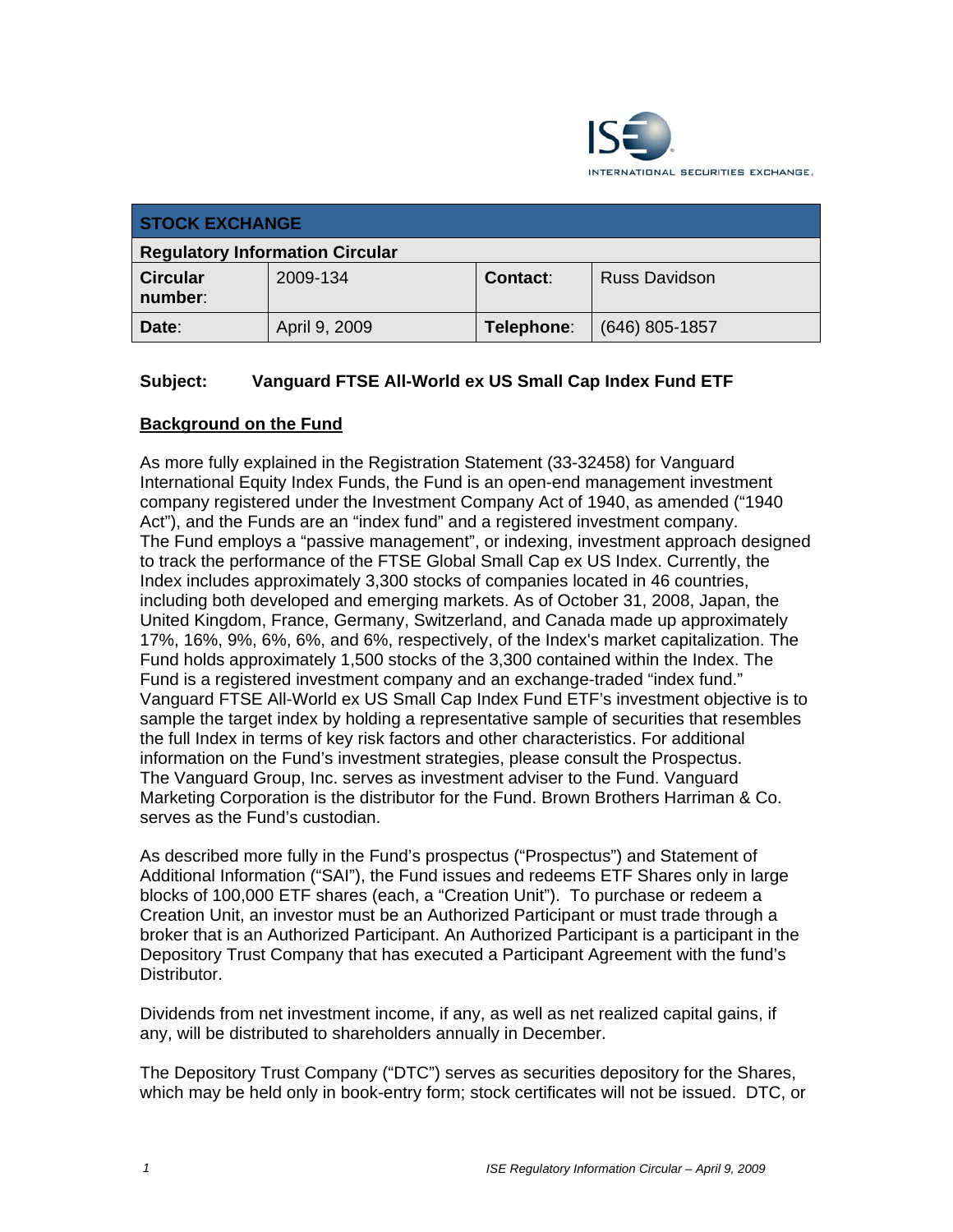its nominee, is the record or registered owner of all outstanding Shares.

The NAV per Share of the Fund will be determined as of the close of trading (normally, 4:00 p.m. Eastern Time ("ET")) on each day that the New York Stock Exchange ("NYSE") and NYSE Amex are open for business (a "Business Day"). NAV will be available from the Distributor and is also available to National Securities Clearing Corporation ("NSCC") participants through data made available from NSCC.

The Fund's registration statement describes the various fees and expenses for the Fund's Shares. For a more complete description of the Fund and the Index, visit http://www.vanguard.com/.

### **Principal Risks**

Interested persons are referred to the Prospectus for a description of risks associated with an investment in the Shares. These risks include foreign markets risk and the risk that a Fund's return may not match the return of its index for a number of reasons including the incursion by a Fund of operating expenses and costs not applicable to its index. In addition, as noted in the Prospectus, the Shares may trade at market prices that may differ from their NAV. The NAV of the Shares will fluctuate with changes in the market value of the Fund's holdings. The market prices of the Shares will fluctuate in accordance with changes in NAV as well as the supply and demand for the Shares on the Exchange.

### **Exchange Rules Applicable to Trading in the Shares**

The Shares are considered equity securities, thus rendering trading in the Shares subject to the Exchange's existing rules governing the trading of equity securities.

# **Trading Hours**

Trading in the Shares on ISE is on a UTP basis and is subject to ISE equity trading rules. The Shares will trade from 8:00 a.m. until 8:00 p.m. Eastern Time. Equity EAMs trading the Shares during the Extended Market Sessions are exposed to the risk of the lack of the calculation or dissemination of underlying index value or intraday indicative value ("IIV"). For certain derivative securities products, an updated underlying index value or IIV may not be calculated or publicly disseminated in the Extended Market hours. Since the underlying index value and IIV are not calculated or widely disseminated during Extended Market hours, an investor who is unable to calculate implied values for certain derivative securities products during Extended Market hours may be at a disadvantage to market professionals.

# **Trading Halts**

ISE will halt trading in the Shares of a Trust in accordance with ISE Rule 2101(a)(2)(iii). The grounds for a halt under this Rule include a halt by the primary market because it stops trading the Shares and/or a halt because dissemination of the IIV or applicable currency spot price has ceased, or a halt for other regulatory reasons. In addition, ISE will stop trading the Shares of a Trust if the primary market de-lists the Shares.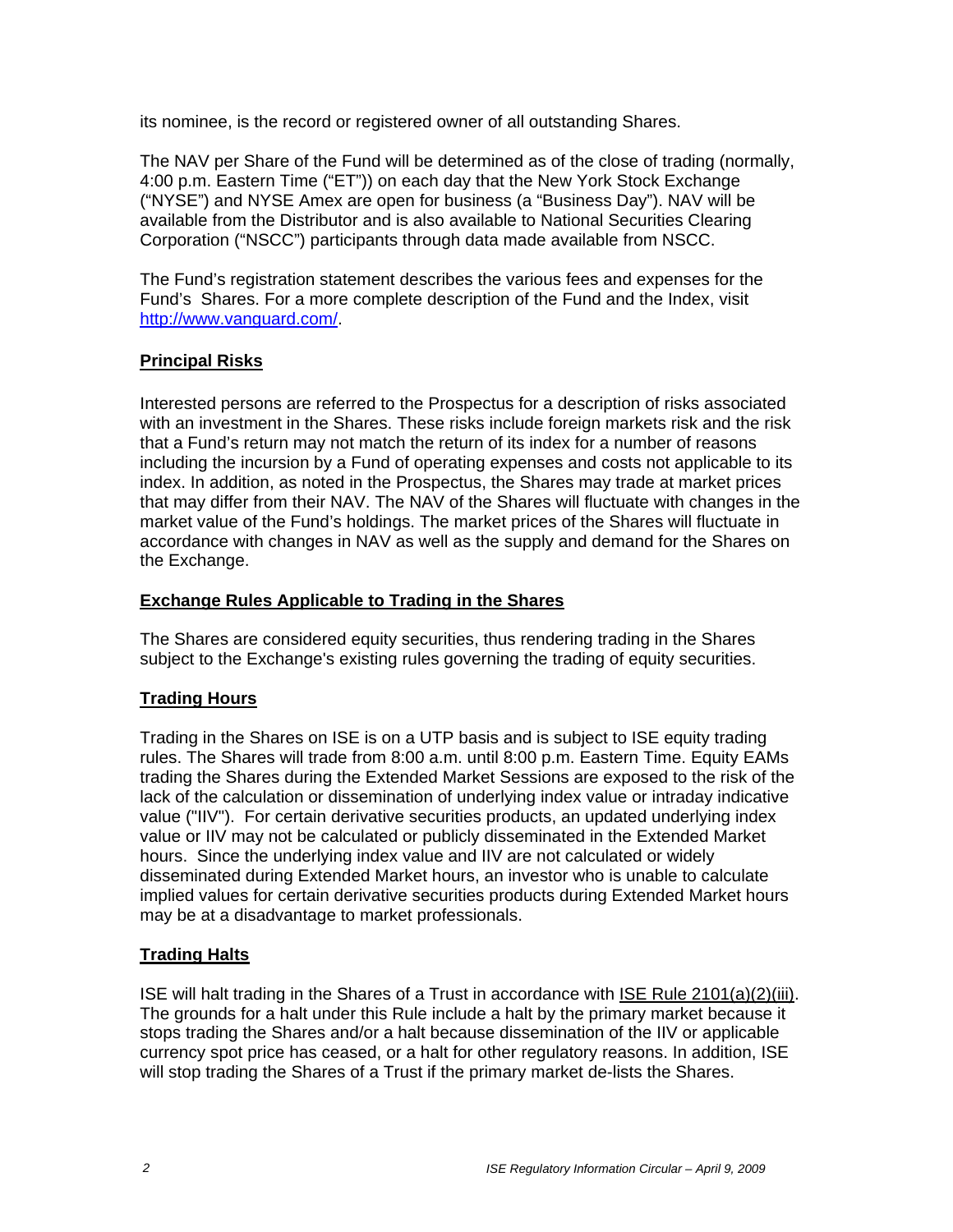### **Delivery of a Prospectus**

Pursuant to federal securities laws, investors purchasing Shares must receive a prospectus prior to or concurrently with the confirmation of a transaction. Investors purchasing Shares directly from the Fund (by delivery of the Deposit Amount) must also receive a prospectus.

Prospectuses may be obtained through the Distributor or on the Fund's website. The Prospectus does not contain all of the information set forth in the registration statement (including the exhibits to the registration statement), parts of which have been omitted in accordance with the rules and regulations of the SEC. For further information about the Fund, please refer to the Trust's registration statement.

#### **Exemptive, Interpretive and No-Action Relief Under Federal Securities Regulations**

The Commission has issued letters dated November 21, 2005 and October 24, 2006 (together, the "No-Action Letters") granting exemptive, interpretive and no-action relief from certain provisions of and rules under the Securities Exchange Act of 1934 for exchange-traded funds listed and traded on a registered national securities exchange that meet certain criteria. The Funds qualify for the relief granted in the No-Action Letters, a description of which follows.

### **Regulation M Exemptions**

Generally, Rules 101 and 102 of Regulation M prohibit any "distribution participant" and its "affiliated purchasers" from bidding for, purchasing, or attempting to induce any person to bid for or purchase any security which is the subject of a distribution until after the applicable restricted period, except as specifically permitted in Regulation M. The provisions of the Rules apply to underwriters, prospective underwriters, brokers, dealers, and other persons who have agreed to participate or are participating in a distribution of securities.

The Commission issued a No-Action Letter by which persons participating in a distribution of shares of a fund may engage in secondary market transactions in such shares during their participation in such a distribution, despite the requirements of from Rule 101 under Regulation M. In addition, the SEC has permitted persons who may be deemed to be participating in the distribution of shares of a fund (i) to purchase securities for the purpose of purchasing creation unit aggregations of fund shares and (ii) to tender securities for redemption in Creation Unit Aggregations. Further, the Commission has clarified that the tender of fund shares to the Fund for redemption does not constitute a bid for or purchase of any of the Funds' securities during the restricted period of Rule 101. The Commission has issued a No-Action Letter to paragraph (e) of Rule 102 under Regulation M which allow the redemption of fund shares in creation unit aggregations during the continuous offering of shares.

#### **Customer Confirmations for Creation or Redemption of Fund Shares (SEC Rule 10b-10)**

Broker–dealers who handle purchases or redemptions of Fund shares in Creation Units for customers will be permitted to provide such customers with a statement of the number of Creation Unit Aggregations created or redeemed without providing a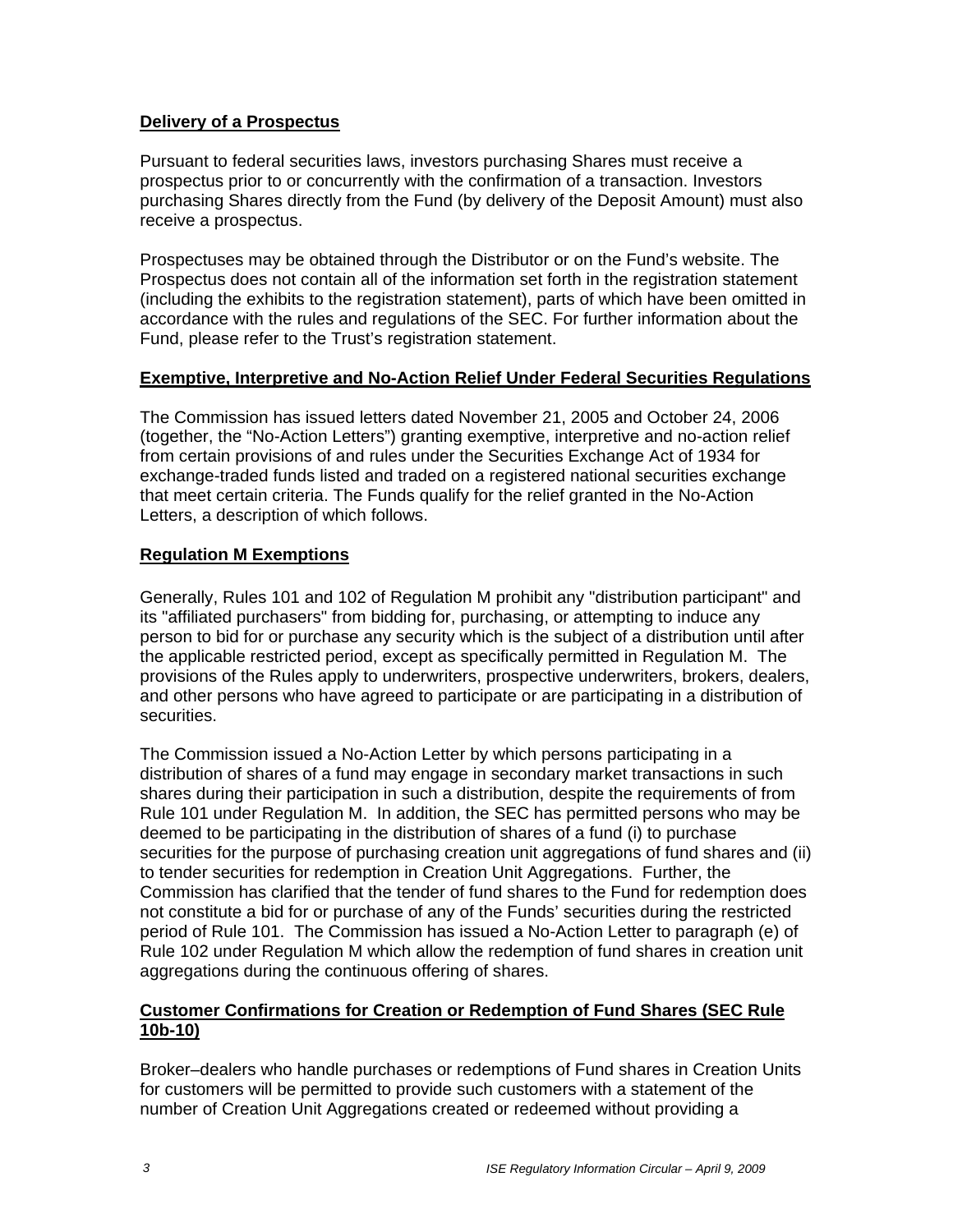statement of the identity, number and price of shares of the individual securities tendered to the Fund for purposes of purchasing creation unit aggregations ("Deposit Securities") or the identity, number and price of shares to be delivered by the Trust to the redeeming holder ("Redemption Securities"). The composition of the securities required to be tendered to the Fund for creation purposes and of the securities to be delivered on redemption will be disseminated each business day and will be applicable to requests for creations or redemption, as the case may be, on that day. This exemptive relief under Rule 10b-10 with respect to creations and redemptions is subject to the following conditions:

- 1) Confirmations to customers engaging in creations or redemptions must state that all information required by Rule 10b-10 will be provided upon request;
- 2) Any such request by a customer for information required by Rule 10b-10 will be filed in a timely manner, in accordance with Rule 10b-10(c);
- 3) Except for the identity, number and price of shares of the component securities of the Deposit Securities and Redemption Securities, as described above, confirmations to customers must disclose all other information required by Rule 10b-10(a).

# **SEC Rule 14e-5**

The Commission has permitted any person acting as a dealer-manager of a tender offer for a component security of fund (1) to redeem fund shares in creation unit aggregations from the issuer that may include a security subject to such tender offer and (2) to purchase fund shares during such tender offer. In addition, a No-Action has been issued under Rule 14e-5 states that if a broker-dealer acting as a dealer-manager of a tender offer for a security of the Fund purchases or arranges to purchase such securities in the secondary market for the purpose of tendering such securities to purchase one or more creation unit aggregations of shares, it must be made in conformance with the following:

- i. such bids or purchases are effected in the ordinary course of business, in connection with a basket of 20 or more securities in which any security that is the subject of a distribution, or any reference security, does not comprise more than 5% of the value of the basket purchased; or
- ii. purchases are effected as adjustments to such basket in the ordinary course of business as a result of a change in the composition of the underlying index; and
- iii. such bids or purchases are not effected for the purpose of facilitating such tender offer.

### **Section 11(d)(1); SEC Rules 11d1-1 and 11d1-2**

Section 11(d)(1) of the Act generally prohibits a person who is both a broker and a dealer from effecting any transaction in which the broker-dealer extends credit to a customer on any security which was part of a new issue in the distribution of which he participated as a member of a selling syndicate or group within thirty days prior to such transaction. The Commission has clarified that Section 11(d)(1) does not apply to broker-dealers that are not authorized participants (and, therefore, do not create creation unit aggregations) that engage in both proprietary and customer transactions in shares of a fund in the secondary market, and for broker-dealer authorized participants that engage in creations of creation unit aggregations. This relief is subject to specific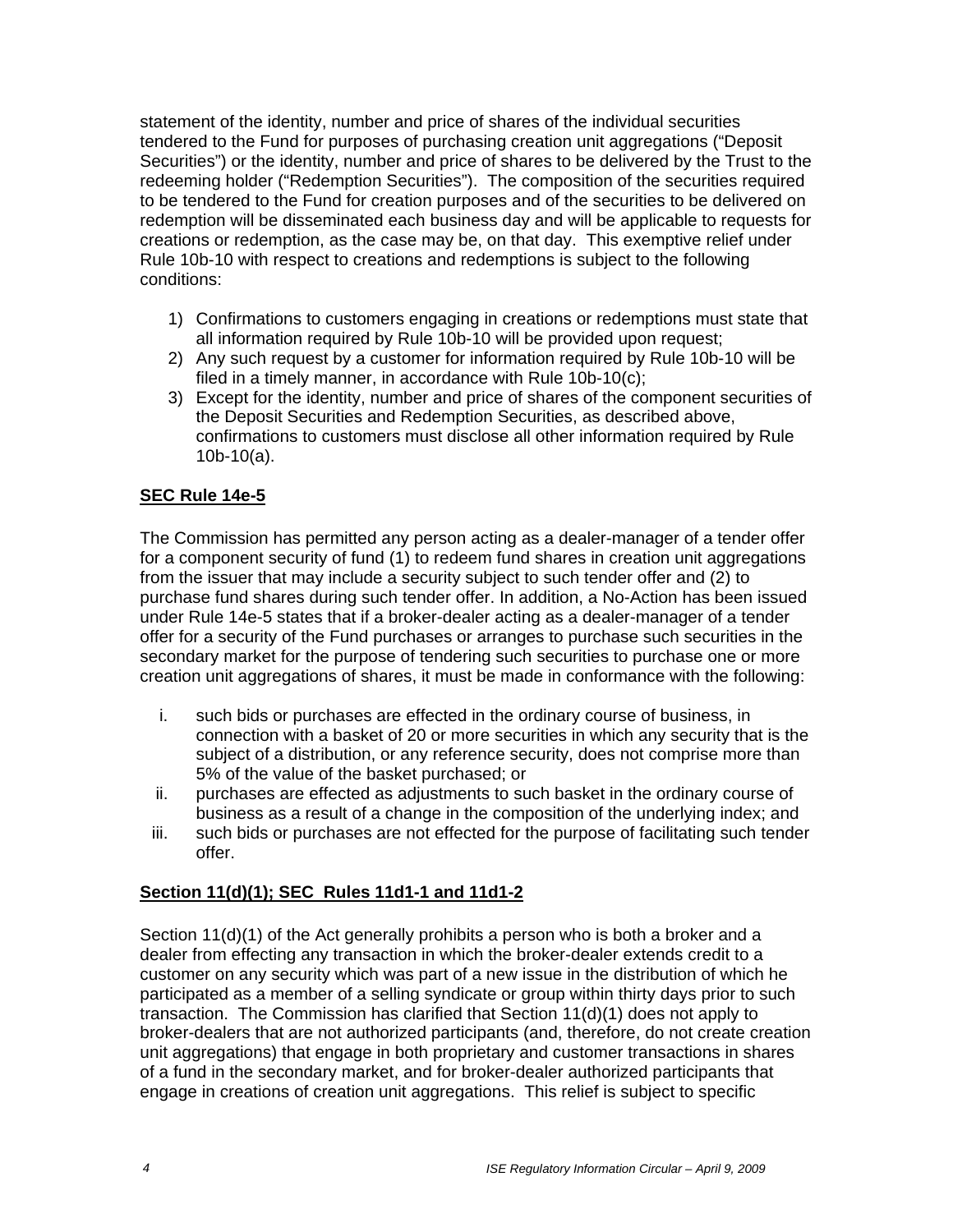conditions, including the condition that such broker-dealer (whether or not an authorized participant) does not, directly or indirectly, receive from the fund complex any payment, compensation or other economic incentive to promote or sell the shares of a fund to persons outside the fund complex, other than non-cash compensation permitted under NASD (now FINRA) Rule 2830 (I)(5)(A), (B) or (C). See letter dated November 22, 2005 from Brian A Bussey, Assistant Chief Counsel, SEC Division of Market Regulation, to Barclays Global Investors, N.A., dated November 22, 2005. The Commission has issued a No-Action Letter under Section  $11(d)(1)$  of the Act now states that brokerdealers may treat shares of a fund, for purposes of Rule 11d1-2, as "securities issued by a registered open-end investment company as defined in the Investment Company Act" and thereby extend credit or maintain or arrange for the extension or maintenance of credit on shares that have been owned by the persons to whom credit is provided for more than 30 days, in reliance on the exemption contained in the rule.

### **SEC Rule 15c1-5 and 15c1-6**

The Commission has issued a No-Action letter with respect to Rule 15c1-5 and Rule 15c1-6 as to the required disclosure of control by a broker or dealer with respect to creations and redemptions of fund shares and secondary market transactions therein.

**This Regulatory Information Circular is not a statutory Prospectus. Equity EAMs should consult the Trust's Registration Statement, SAI, Prospectus and the Fund's website for relevant information.**